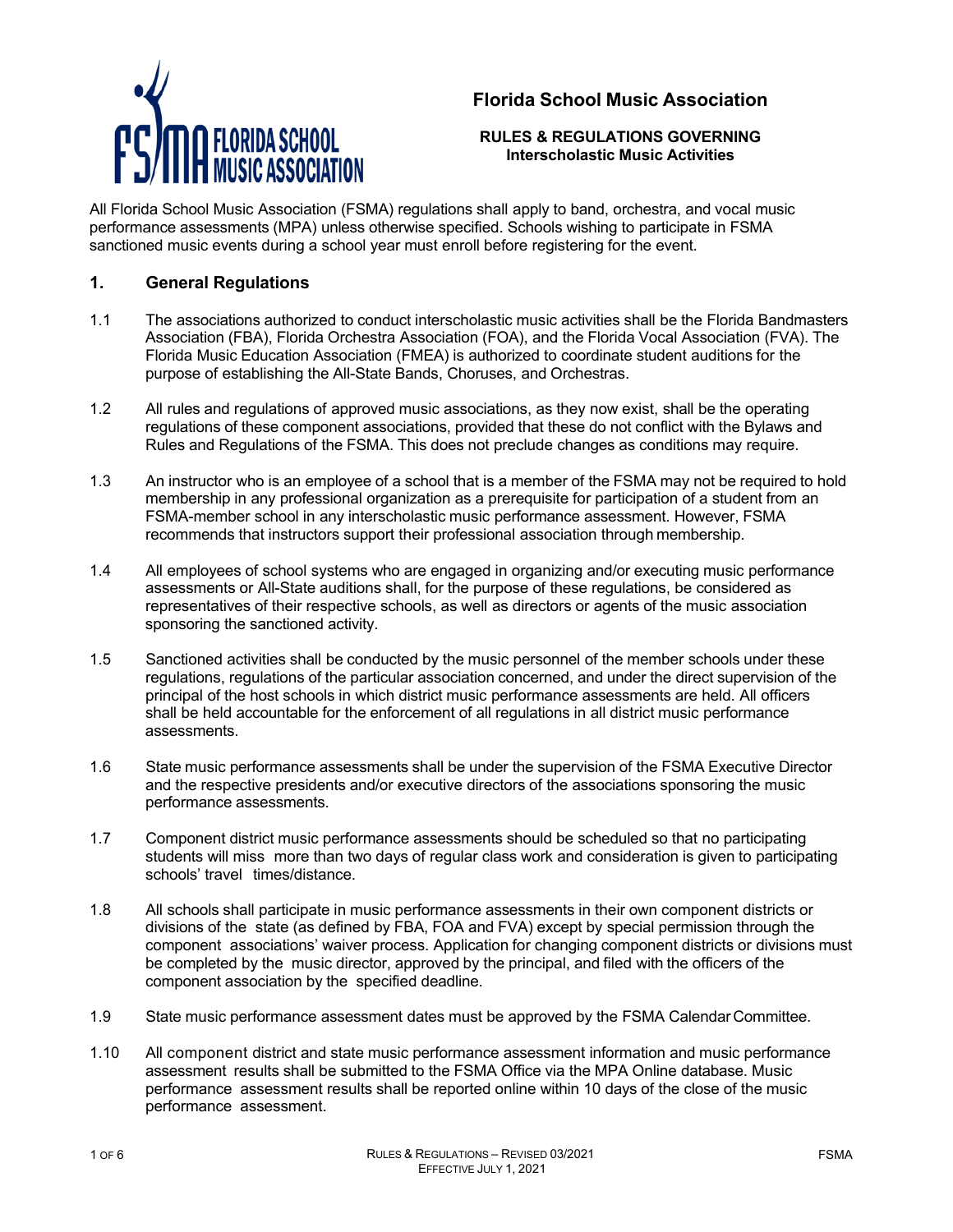- 1.11 Adjudicators serving FSMA component district music performance assessments shall be trained and evaluated for competency and qualification by the representative component association.
- 1.12 Any protest arising from a music performance assessment, with the exception of adjudicator assigned ratings, must be filed with the appropriate association within 48 hours of the event. Any appeal of the association's decision must be filed with the FSMA Executive Director within 48 hours of notification of the association's decision for the protest to be heard by the FSMA Appeals Committee. Any hearing by the FSMA Appeals Committee will be for the purpose of verifying that procedures and policies of the component association were followed.
- 1.13 Adjudicator ratings may not be appealed.
- 1.14 Sites selected for Music Performance Assessments must be compliant with the Americans with Disabilities Act (ADA). Any person participating in an FSMA sanctioned event should contact the component district chairperson or state officer in charge two weeks prior to the event to communicate special requirements. If there is no response, please contact the FSMA Office at 800-301-3632.
- 1.15 Each component of the Florida School Music Association will be responsible for securing, and paying for when required, existing campus resource officers, hiring state or local law enforcement personnel, or for hiring licensed, bonded, and insured private security personnel to provide adequate security for each of its music performance assessments.

## **2. Eligibility Regulations**

- 2.1 School membership in the FSMA is required for participation in music performance assessments under its jurisdiction. School membership in the FSMA is open to any Florida secondary public, public charter, or private school. Home school music cooperatives or their equivalent are also eligible for membership through application and approval by the FSMA Board.
- 2.2 Dues may be paid starting in March of the prior school year through February 1 of the current school year. Payments postmarked by September 15 are eligible for the early payment rate. School membership categories and dues structure listed below:
	- 2.2a. Private schools with less than 200 students enrolled wishing only to participate in Solo-Ensemble events
	- 2.2b. K-8, Middle, or Junior High Schools
	- 2.2c. Junior/Senior High Schools, less than 1,001 students, gradesK-12
	- 2.2d. Junior/Senior High Schools, 1,001 or more students, grades K-12
	- 2.2e. Senior High Schools, less than 1,001 students, grades 9-12
	- 2.2 f. Senior High School, 1,001 or more students, grades 9-12
	- 2.2g. Home School Music Cooperatives, less than 1,000

|                                           | <b>Postmark</b> |                                    |
|-------------------------------------------|-----------------|------------------------------------|
| students<br>School Type and Enrollment    |                 | By September 15 after September 15 |
| Private School (S&E Only) < 200           | \$175           | \$262.50                           |
| MS/JH Schools                             | \$290           | \$435.00                           |
| MS/JH/SR High Schools (incl. K-12) 1-1000 | \$345           | \$517.50                           |
| MS/JH/SR High Schools (incl. K-12) 1001+  | \$520           | \$780.00                           |
| High Schools 1-1000                       | \$345           | \$517.50                           |
| High Schools 1001+                        | \$520           | \$780.00                           |
| Home School Associations/Cooperatives     | \$345           | \$517.50                           |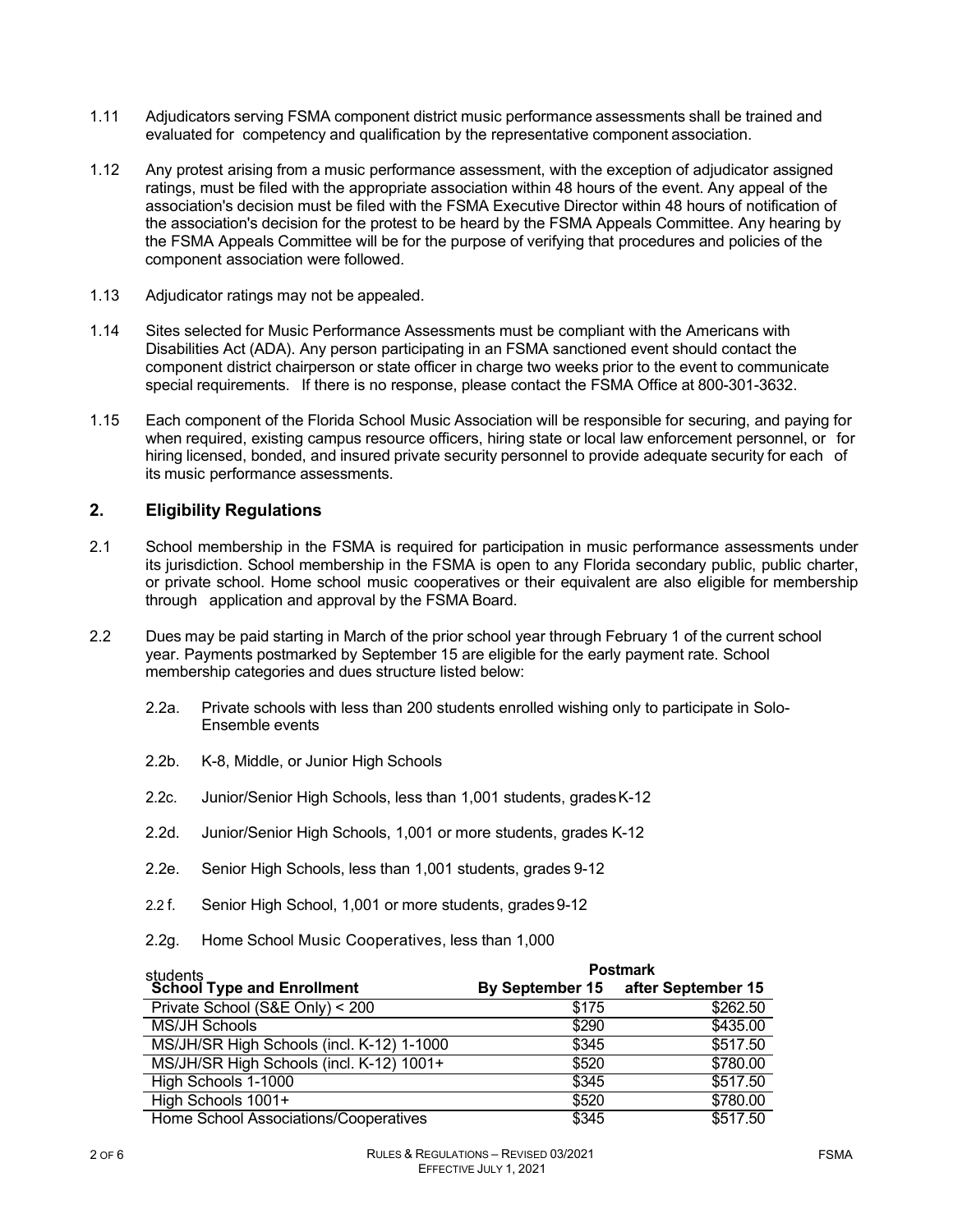- 2.3 School districts may pay to enroll ALL schools within the school district. Total dues will be the sum of each school's dues according to the scale above, minus fifteen percent (15%) of that sum. Non-public schools that have one federation or association or belong to a defined organizational structure (diocese, parish, etc.) may qualify for the same fifteen percent (15%) reduction in total dues – using the scale above to determine each school's individual dues to ascertain the total – provided ALL the schools within the organization enroll. The 15% discount will be applied to either the regular rate or early payment rate depending on date of payment. Single schools are not eligible for the discounted enrollment dues.
- 2.4 All students who participate in component district and state music performance assessments must be enrolled in the school that registers the student for entry, and must be a regular member of the organization that is listed on the entry form.
- 2.5 A student can only participate at one school at a time during a school year.
- 2.6 If a student desires to transfer to another school or a Home Education Music Cooperative during the school year, the student must complete a transfer form, signed by the music director of the school in which the student is enrolled and by the receiving music director, and submitted to the FSMA for approval.
- 2.7 Seventh and Eighth Grade students who are members of a Combined Junior/Senior High School's Concert and ensemble (duet, trio, quartet, etc.) whose Ensemble entries at District Solo & Ensemble receive an overall Superior rating and include at least half of the students from the 9-12 grades, may participate in the State Concert and Solo & Ensemble MPAs.
- 2.8 In order to enter students in an FBA, FOA, or FVA music performance assessments, or other FSMA- sanctioned activities, the music director shall complete the proper entry materials and the principal must certify that:
	- 2.8a. the students listed on an entry form are enrolled students of the school and are regular members of the organization listed on the form. To be eligible, students must be in grades 6 through 12.
	- 2.8b. the students and the music directors agree to abide by the rules, regulations, and procedures set forth by the FSMA and the sponsoring association.
	- 2.8c. the director(s) and students listed on the entry form are required to be the individuals performing at the event. Special exceptions from this rule (2.8c) may be granted by the sponsoring component association for special and emergency circumstances. Directors should follow the component associations appeal process.
- 2.9 An individual home education student is eligible to participate at the public school to which the student would be assigned according to district school board attendance area policies or which the student could choose to attend pursuant to s.1002.31, or may develop an agreement to participate at a private school, in the FSMA music activities of that school, provided the student meets the provisions established by each sponsoring school or home education music cooperative and the following provisions of the FSMA.
	- 2.9a. the student, within 30 days of withdrawal from a public or private school, must register with the school district superintendent in a home education program pursuant to s.1002.41 F.S.;
	- 2.9b. the student must meet and adhere to the same responsibilities and standards of behavior and performance as required of other members of the activity;
	- 2.9c. the student must be enrolled in the curricular music class in the school or cooperative with which the student participates;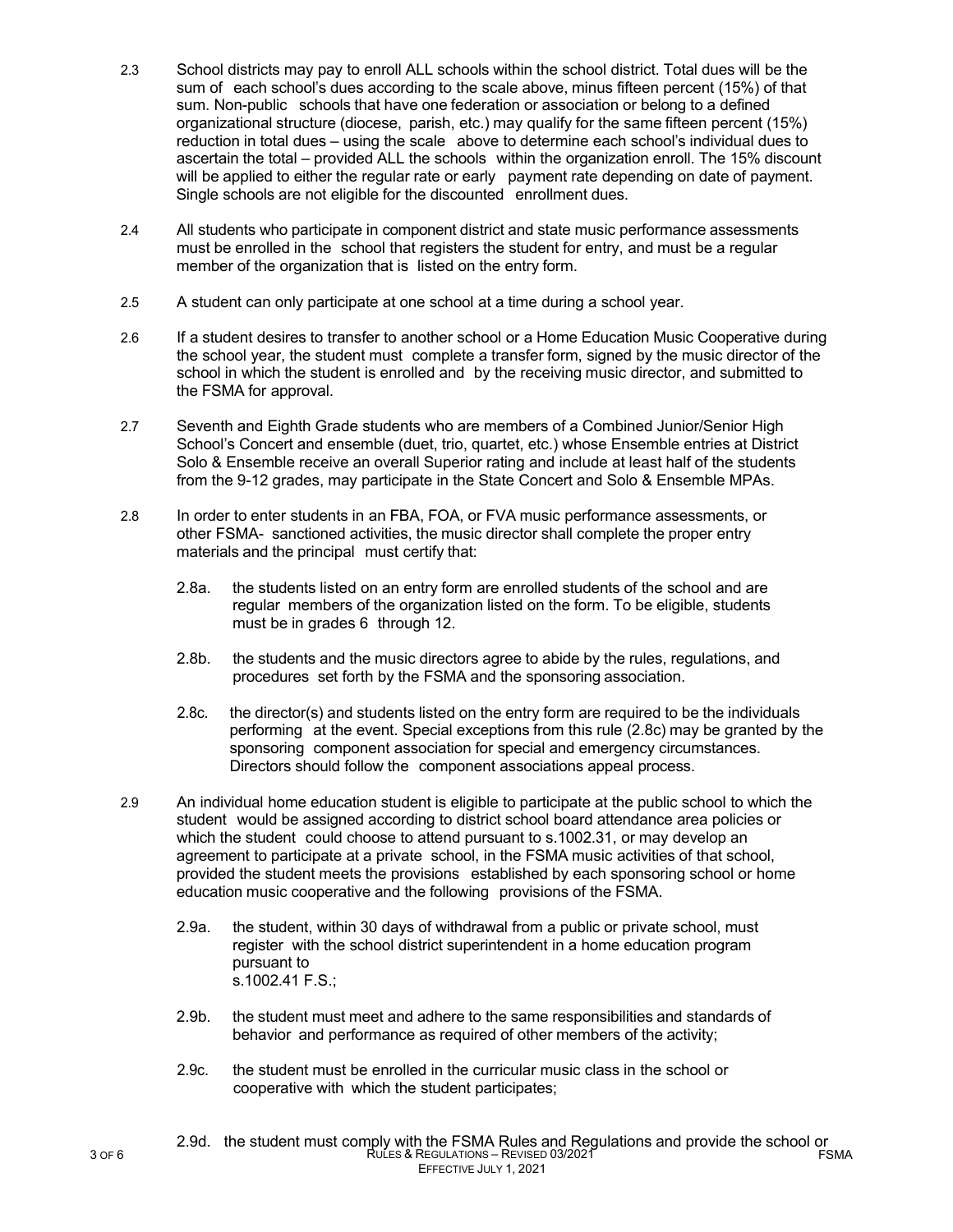cooperative authorities all required forms and provisions;

2.9e. the student can only participate at one school or cooperative at a time during the school year;

- 2.9f. if a student desires to transfer to another school or a cooperative during the school year, the student must complete a transfer form signed by the music director of the school in which the student is enrolled and by the receiving music director which must be submitted to the FSMA for approval;
- 2.9g. the student may appeal MPA eligibility with a deadline date of September 1.

#### **3. Financial Regulations**

- 3.1 All component association financial matters shall be under the supervision of the sponsoring association but shall be reported to and audited by the FSMA on an annual basis.
- 3.2 Budgets for all necessary annual operating expenses shall be generated by the sponsoring association.
- 3.3 Financial assistance from the FSMA for music performance assessments shall be available to districts or the state associations as a loan in emergency situations and when approved by the FSMA Executive Director. Loans not repaid by the specified due date shall have interest assessed at 1% per month on the unpaid balance.
- 3.4 Each association's districts shall file financial reports with the association executive officer who will, in turn, provide them to the FSMA Office for audit and review by August 1 of each year. There shall be a late fine of \$150 assessed by FSMA to the association for each district report not filed by this deadline. Additionally, if district financial reports are not submitted with all the elements and forms prescribed by FSMA, an administrative fine of \$150 will be assessed to the component state office for each non- complying district report.
- 3.5 Each association's state office shall file financial reports with backup documentation for audit and review with the FSMA office by August 1 of each year. There shall be a late fine of \$150 assessed by FSMA to the association for failure to meet this deadline.
- 3.6 All fines mentioned in this section or other FSMA instructions to sponsoring music associations shall be levied against the association state office and shall be due and payable within 30 days of the date of the invoice.
- 3.7 Component associations shall maintain independent bank accounts, through which all funds collected shall be handled, expenditures from which are to be made only according to the approved budget under regulations set up by the association's Board of Directors. Reconciliation conductedmonthly.
- 3.8 Executive Board and committee expenses of all sponsoring associations shall be a part of the association's state budget, rather than the various component district budgets.
- 3.9 If the district or state music performance assessments are held in different centers or on different dates, the costs and the receipts of the centers shall be combined, rather than figured separately, and entry fees shall be assessed on that basis.
- 3.10 In addition to the prorated costs of component district programs, there shall be assessed against each component district an amount set by the sponsoring association's Executive Board to apply towards the cost of operating the respective state programs.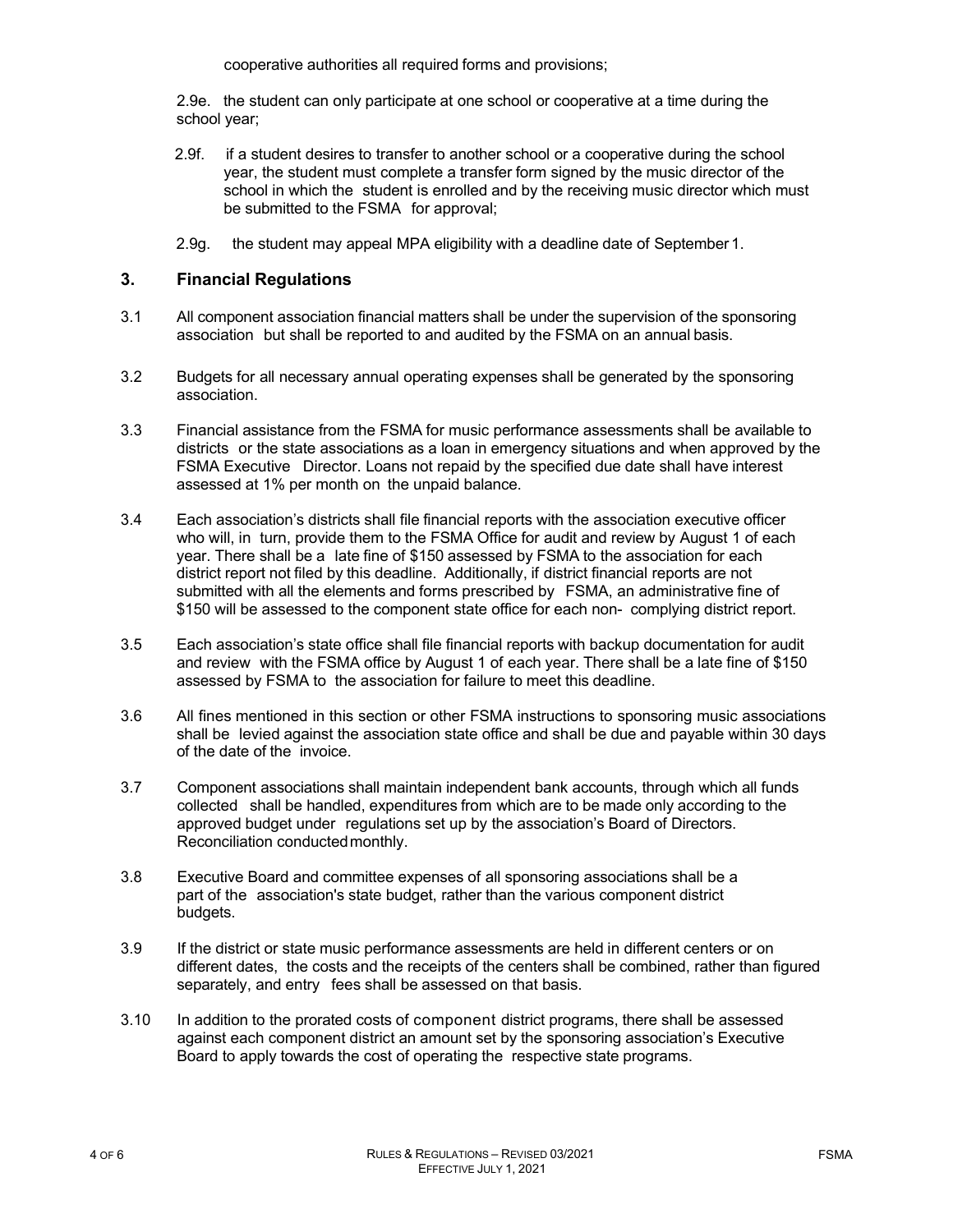- 3.11 Each participating group shall pay entry fees at the same time its entry form is filed (excepting FBA Marching MPA). The sponsoring music association shall determine the amount of the entry fee.
- 3.12 Each association shall set postmark date deadlines for the applicable component district or state music performance assessment. Music performance assessment entry forms must be sent to the music performance assessment officer by that date, or a fine (determined by each component association) must accompany the entry form.
- 3.13 Funds sent by the component associations to FSMA at the end of the fiscal year must be received by the FSMA office by June 10 and shall be placed in a designated account to be held in escrow until it is redistributed to the Districts for use the following year.
- 3.14 Any school that allows one of its music groups to be scheduled for a music performance assessment shall pay its prorated share of the cost of the component district or state program even though the group actually fails to participate.
- 3.15 Component districts may, at the discretion of the Executive Board of the respective component associations, appoint a district treasurer to handle the district's finances.

#### **4. Copyright Rules**

- 4.1 Photocopies of copyrighted music may be used only under the following conditions. At the time of the music performance assessment the director shall:
	- 4.1a. Attach a copy of the written permission to make copies for music that is out of print from the publisher or rights holder. Vendors may not give this permission.
	- 4.1 b. Attach a copy of a vendor letter stating that the music was ordered on or before the title change deadline (per component policy), for music that is on order and will not arrive in time for the event. The letter must be on company letterhead or equivalent electronic correspondence and should contain:
		- 4.1b1. Date music was ordered<br>4.1b2. Person/school name who
		- Person/school name who ordered the music
		- 4.1b3. Title of the pieces ordered
		- 4.1b4. Invoice information for the ordered music
- 4.2 If photocopies of music in the public domain are used, documentation should be provided in accordance with the organizing component organization's rules.
- 4.3 Violations of copyright law during music performance assessments are to be addressed by the component associations, together with penalties for the violations.

#### **5. Adjudication and Adjudicator**

Component Board Approved Adjudicator (CBAA)

- 5.1 The component associations, sanctioned by FSMA to hold Music Performance Assessments for Florida students, shall provide for the highest caliber of professional assessment and feedback to students and directors through the use of Component Board Approved Adjudicators (CBAA) adjudicators. Professional feedback and assessment (making students and teachers better) to improve the quality of music education that students are achieving is the goal of the Music Performance Assessment.
	- 5.1a. Component associations shall make every effort to train and supply sufficient CBAA adjudicators for all MPA events.